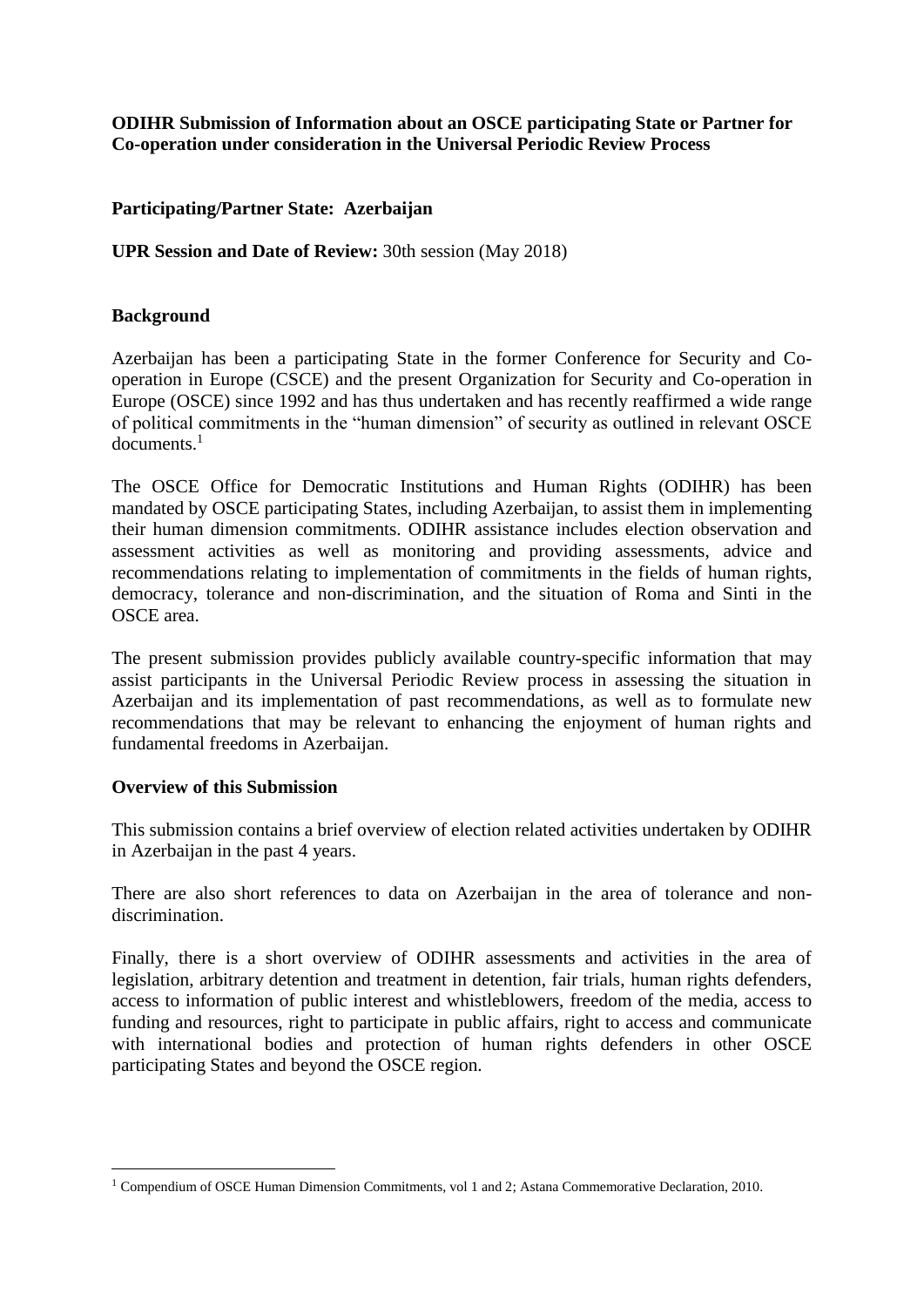## **Election-related activities**

1

ODIHR observed nine elections in Azerbaijan, with no restrictions imposed up to 2015. Last observed elections were presidential election in 2013.<sup>2</sup>

The findings of the Final Report of the 9 October 2013 presidential election Election Observation Mission's (EOM) are summarized below.

The EOM final report on the 9 October 2013 presidential election concluded that the election "was undermined by limitations on the freedoms of expression, assembly and association that did not guarantee a level playing field for candidates. Continued allegations of candidate and voter intimidation and a restrictive media environment marred the campaign. Significant problems were observed throughout all stages of election day processes and underscored the serious nature of the shortcomings that need to be addressed in order for Azerbaijan to fully meet its OSCE commitments for genuine and democratic elections."

## Key recommendations and background from the final report are:

Legal amendments made in 2012 and 2013 to a number of laws increased sanctions for public order offenses, including organizing and participating in unauthorized demonstrations. They also introduced additional burdensome procedures for non-governmental organizations to register and receive funding, and increased penalties for non-compliance with these procedures. These amendments further limited the freedoms of expression and assembly and restricted the functioning of civil society and are contrary to OSCE commitments and international standards.

*A review of the current legal framework for freedom of assembly, expression and association should be undertaken to bring national legislation in line with international standards. Consultations on the current legislation and necessary amendments should be conducted through a public and inclusive process.*

All election commissions are permanent bodies appointed for five-year terms. Decisions at all levels require a quorum of no less than two-thirds of appointed members and need to be supported by a qualified majority of two-thirds of members present. CEC members are elected by the parliament. All lower level commissions are appointed by higher commission. One third of CEC members each are proposed by the parliamentary majority, minority, and by independent deputies. By law, chairpersons of all commissions are nominees of the parliamentary majority while secretaries represent the parliamentary minority and the independent deputies. The parliamentary majority therefore holds a *de facto* decision-making majority in all election commissions. As a result of this, opposition representatives expressed a lack of confidence in the impartiality of the election administration.

*The Election Code should be amended through an inclusive process to revise the composition of election commissions at all levels, with the aim of enhancing impartiality and public confidence in the work of the election administration.*

<sup>&</sup>lt;sup>2</sup> See ODIHR Election observation Mission Final Report on the 9 October 2013 presidential election in Azerbaijan is available at http://www.osce.org/institutions/110015.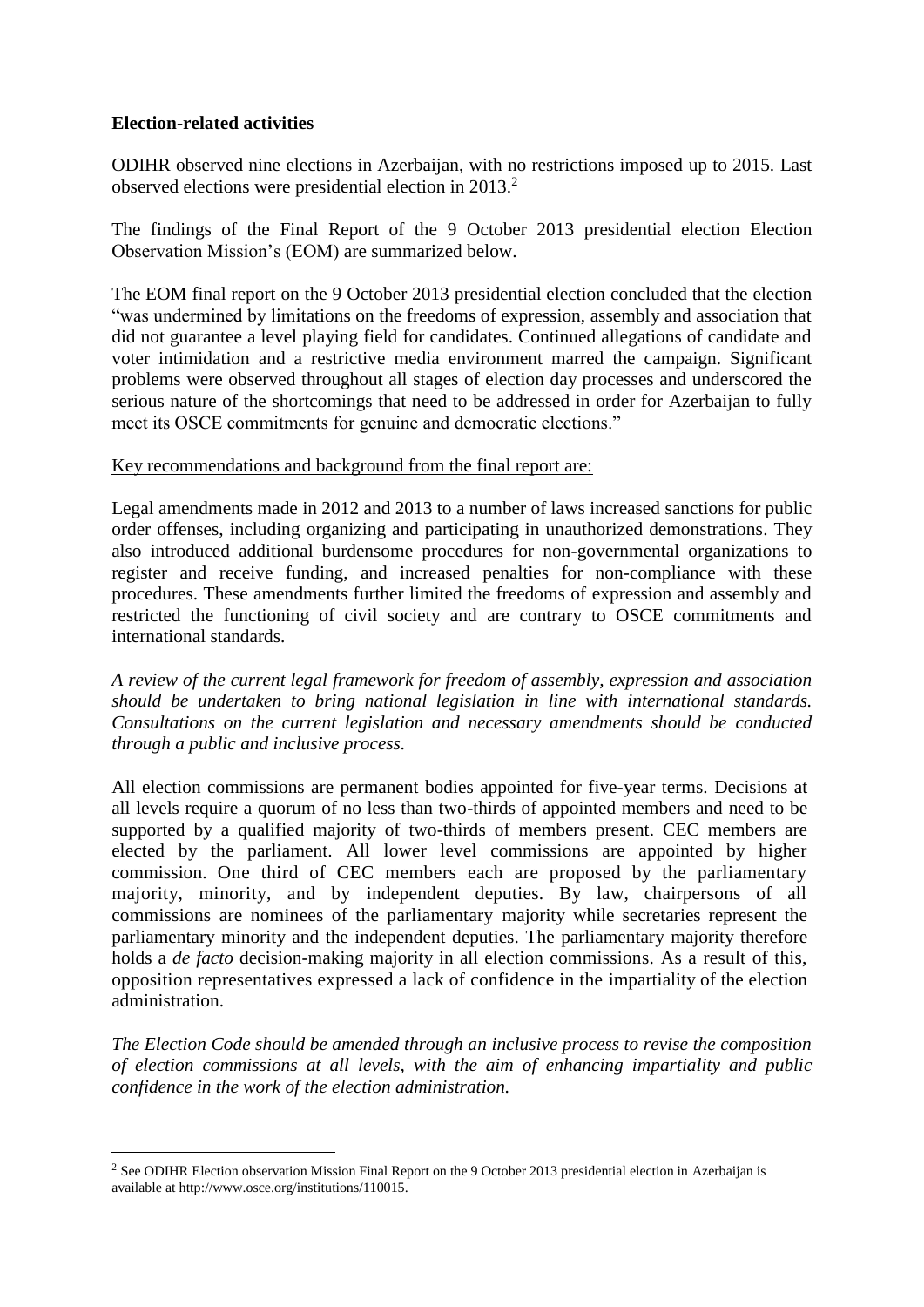The election timeline provided for in the Election Code is condensed and, at times, insufficient to ensure adequate preparations and allow for legal remedy when necessary. Administrative obstacles in the approval of nomination documents for certain potential candidates meant that they had less time than others to collect signatures, while candidate registration appeals that were still pending more than half-way into the campaign caused a delay in the ballot printing and would have limited the campaign period for successful appellants. Furthermore, the deadline for finalizing the election results protocol and submitting it to the Constitutional Court does not allow for exhaustion of the time for appeal, and appeals were still pending when the protocol was forwarded to the Constitutional Court.

*The election timeline should be extended to provide greater opportunities for the participation of potential candidates, as well as the effective administration of elections. In particular, deadlines should be adjusted to allow sufficient time for legal remedy when necessary.*

The Election Code addresses candidates' rights on direct access to the media by providing for free and paid airtime. However, it does not recognize editorial coverage, which many ODIHR EOM interlocutors stated has been interpreted in a way that limits the media's right to freely report on the campaign in news and current affairs programs. Furthermore, the Election Code defines mass media as a mean to conduct election campaign, thereby *de facto* equating coverage of the campaign with campaigning in favour of a candidate.

*The Election Code should address the right of voters to receive comprehensive and diverse information about political alternatives through the media. Public service media and private broadcasters should be legally obliged to provide fair, balanced and impartial coverage of the election campaign in their news and current affairs programs. Such provisions should be overseen by an independent body competent to conduct media monitoring.*

The Criminal Code was amended on 4 June 2013 to explicitly extend the application of defamation provisions to internet content. Furthermore, recent amendments to the legal framework unduly restrict constitutional guarantees on access to information.

*Consideration should be given to repealing criminal defamation provisions in favour of civil sanctions designed to restore the reputation harmed, rather than compensate the plaintiff or punish the defendant; sanctions should be strictly proportionate to the actual harm caused and the law should prioritize the use of non-pecuniary remedies.*

The next presidential elections will be held in [Azerbaijan](https://en.wikipedia.org/wiki/Azerbaijan) on October 17, 2018. ODIHR stands ready to deploy a Needs Assessment Mission ahead of these elections upon official invitation from the authorities.

# **Legislation reviewed by ODIHR**

Upon request by authorities of a participating State, and OSCE field operation or another OSCE institution, ODIHR reviews draft or enacted legislation of OSCE participating States on topics relating to the human dimension of security for its conformity with OSCE commitments and other international standards. The legal reviews and opinions, often produced in co-operation with the Venice Commission of the Council of Europe, are available at [www.legislationline.org.](http://www.legislationline.org/)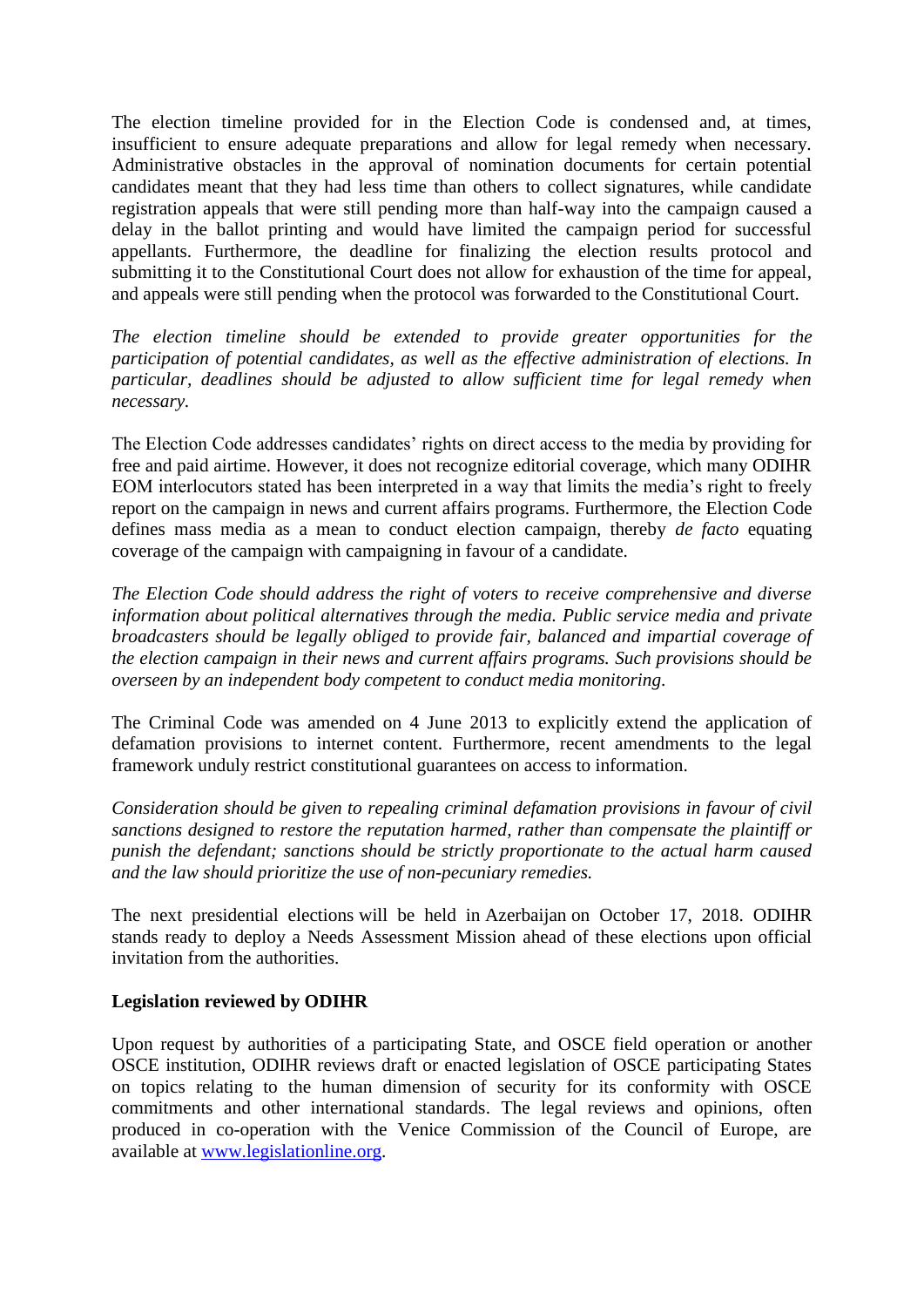## **Tolerance and non-discrimination issues, including incidents of and responses to hate crime**

OSCE participating States have made a number of commitments to promote tolerance and non-discrimination and specifically to combat hate crime, and the ODIHR supports states in their implementation of those commitments. In this context, the ODIHR produces an annual report on hate crime – *Incidents and Responses* – to highlight the prevalence of hate crimes and good practices that participating States and civil society have adopted to tackle them. It also helps participating States to design and draft legislation that effectively addresses hate crimes; provides training that builds the capacity of participating States' criminal justice systems and the law-enforcement officials, prosecutors and judges that staff them; raises awareness of hate crimes among governmental officials, civil society and international organizations; and supports the efforts of civil society to monitor and report hate crimes.

Azerbaijan last reported hate crime data to ODIHR for the 2011 Hate Crime Report<sup>3</sup>. Azerbaijan's hate crime laws are a combination of a general penalty-enhancement provision and a substantive offence. Hate crime data are collected by the Ministry of Interior.

### **Roma and Sinti issues**

N/A

<u>.</u>

## **Country-specific ODIHR monitoring, assessment, co-operation and assistance activities (other than elections)**

# *Migration and Freedom of Movement*

Azerbaijan was among those sixteen OSCE participating States, which representatives of key national authorities participated in the international conference "On migrants in an irregular situation, whose return or removal has been postponed, in line with OSCE commitments, international legal standards and good practices" organized by ODIHR in Riga on 22 -23 March 2017. The good practices for managing situations where the removal or voluntary return of irregular migrants has been postponed and the rights and guarantees of such persons were the focus of the conference discussions.<sup>4</sup>

### *Democratic Governance and Gender*

ODIHR regularly organizes regional Young Policy Advisor's courses for young policy professionals (under age 35) working in state institutions in the Eastern Partnership countries, i.e. Armenia, Azerbaijan, Belarus, Georgia, Moldova and Ukraine. The course curriculum contributes to this group's better understanding of their role as policy advisers and tasks that are at the heart of deliberating, shaping and implementing policies, including the OSCE 1990

<sup>3</sup> Available at http://tandis.odihr.pl/hcr2011/.

<sup>4</sup> It brought together 76 participants (47 women and 29 men), mostly officials responsible for migration management issues. Participants came from a range of OSCE participating States: Armenia, Austria, Azerbaijan, Belgium, Croatia, Estonia, Georgia, Germany, Latvia, Lithuania, Luxembourg, Moldova, Norway, Poland, Slovenia and Ukraine. Experts from the European Commission, the Council of Europe, the International Organization for Migration, the UNHCR Regional Representation for Northern Europe, and the Secretariat of the Council of the Baltic Sea States, as well as representatives from specialist civil society organizations and academia, also participated in this event.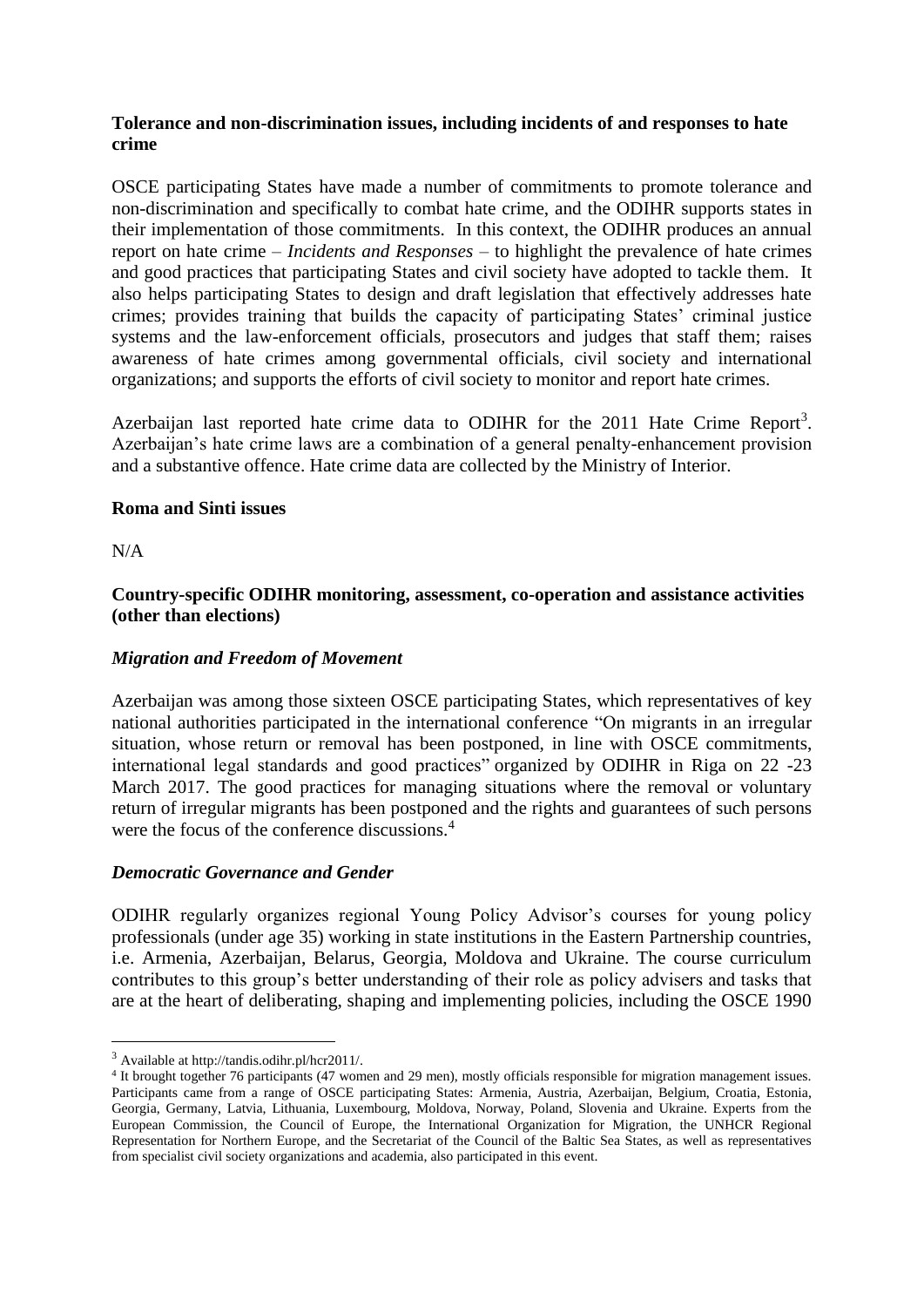Copenhagen commitments that are of key relevance to democratic governance. To deliver these two courses, ODIHR established partnerships with the Folke Bernadotte Academy (FBA), the School of Public Policy at the Central European University (CEU), as well as other institutional partners. The curriculum relies on iterative improvements realized through lessons learned from each successive training session. During the past four years 10 individuals from Azerbaijan have participated in the course.

Azerbaijan was represented at the International Forum of Women Leaders "Equal Opportunities for a Better Future" held in Minsk in June 2016, as a joint effort of ODIHR, the Belarusian State University, Council of Europe (CoE) Information Point in Minsk, the Executive Committee of the Commonwealth of Independent States (CIS), United Nations Development Programme (UNDP) in Belarus, United Nations Population Fund (UNFPA) in Belarus, and Raoul Wallenberg Institute of Human Rights and Humanitarian Law, and with the support of the Ministry of Labour and Social Protection of the Republic Belarus and the Ministry of Foreign Affairs of the Republic of Belarus. The event gathered more than 100 participants from 21 OSCE participating States, including all the CIS countries.

## *Criminalization or arbitrary and abusive application of legislation related to human rights defenders*

ODIHR has received reports that authorities have leveraged courts to conduct politically motivated criminal prosecutions against human rights defenders in OSCE participating States, including Azerbaijan and Kazakhstan, without recourse for alleged procedural violations. In Azerbaijan, ODIHR has received consistent reports from human rights defenders and international organizations of a widespread pattern of politically motivated criminal prosecutions against human rights defenders in retaliation for their activities. During the reporting period, ODIHR was informed of 20 cases of human rights defenders who were allegedly convicted of fabricated charges of drug possession, in some cases based on forced confessions obtained through torture and other ill-treatment.<sup>5</sup> Activists from the NIDA youth movement have reportedly been especially targeted with such prosecutions.

In its November 2016 concluding observations on Azerbaijan, the UN Human Rights Committee voiced serious concern about this pattern of abuse, which it described among "extensive restrictions on freedom of expression in practice," including: *"Consistent reports of intimidation and harassment, including arbitrary arrest and detention, ill-treatment and conviction of human rights defenders, youth activists, political opponents, independent journalists and bloggers on allegedly politically motivated trumped-up administrative or criminal charges of hooliganism, drug possession, economic crimes, tax evasion, abuse of office, incitement to violence or hatred, etc."*<sup>6</sup>

In two cases, on 25 October and 8 December 2016 respectively, the NIDA youth activists Bayram Mammadov and Giyas Ibrahimov were convicted and sentenced to 10 years in prison for drug possession.<sup>7</sup> The two students were arrested on 10 May 2016 following their alleged

<sup>6</sup> Human Rights Committee, Concluding observations on the fourth periodic report of Azerbaijan (2

1

<sup>5</sup> Human Rights Watch has also reported extensively on the prosecution of activists based on fabricated drug charges. *See*, Human Rights Watch statement, "Azerbaijan: Activists Face Bogus Drug Charges" (13 May 2016), available at: [http://www.hrw.org/news/2016/05/13/azerbaijan-activists-face-bogusdrug-charges.](http://www.hrw.org/news/2016/05/13/azerbaijan-activists-face-bogusdrug-charges)

November 2016), UN Doc. CCPR/C/AZE/CO/4, available at: http://tbinternet.ohchr.org/\_layouts/treatybodyexternal/Download.aspx?symbolno=CCPR%2fC%2fAZ E%2fCO%2f4&Lang=en.

 $<sup>7</sup>$  Information on these cases was confirmed by the activists' lawyer, as well as by other human rights</sup>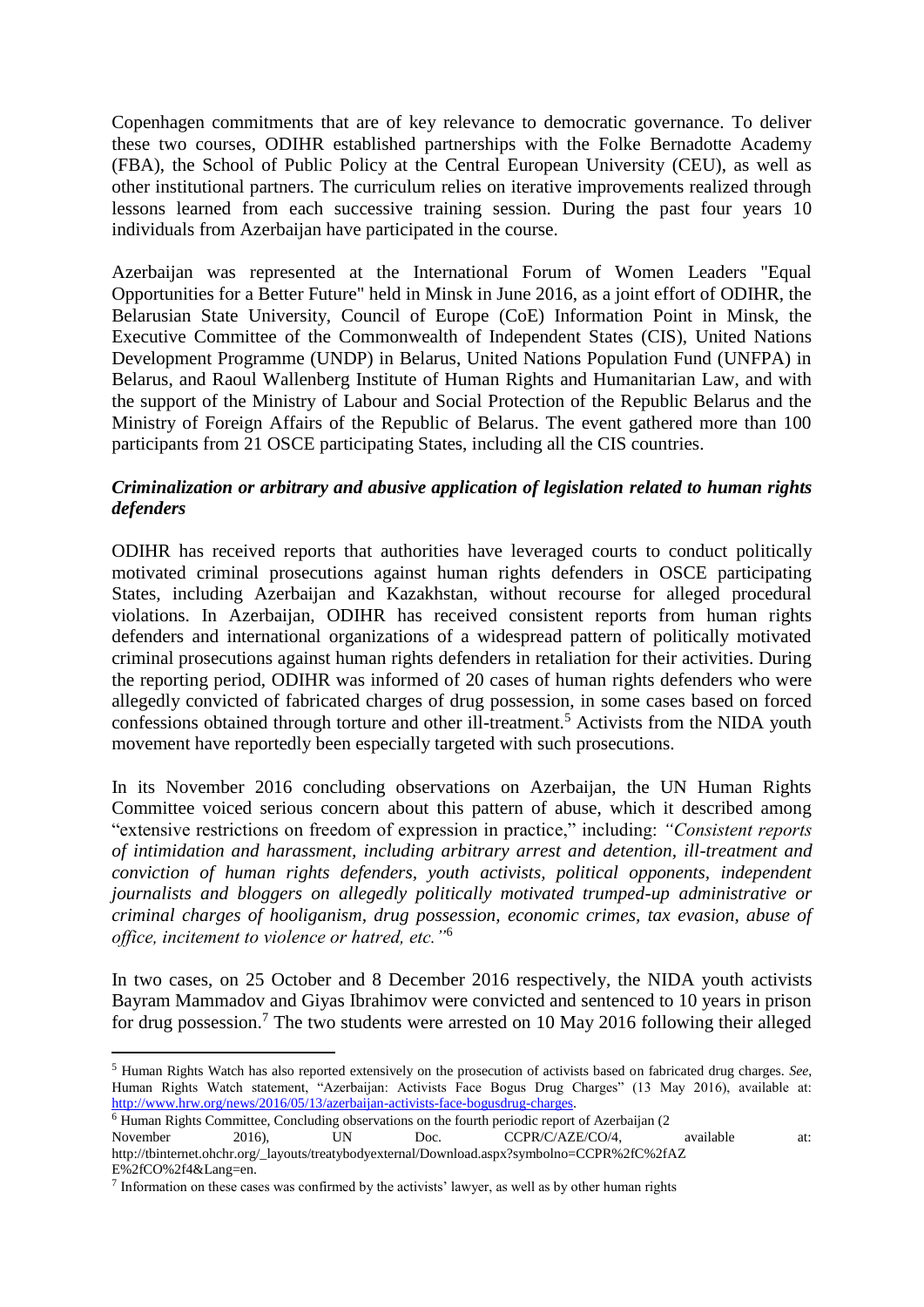painting of political graffiti on a statue of the former President of Azerbaijan on the anniversary of his birthday, which was caught on CCTV. They reportedly refused the police's initial order to publicly apologize on video in front of the vandalized statue, as a condition for their release. Instead, they were then reportedly tortured to extract forced confessions of drug possession, which they later recanted in court. On 16 January 2017, the NIDA youth activist Elgiz Gahraman was convicted and sentenced to 5.5 years in prison on charges of drug trafficking. Following his arrest in August 2016, Mr. Gahraman was reportedly subjected to torture and other ill-treatment in order to extract a forced confession. His arrest and prosecution followed a critical and ironic Facebook post he made about Azerbaijan's 2016 referendum. Other NIDA activists who were convicted on drug charges include Shahin Novruzlu, Omar Mammadov and Mammad Azizov, who were among those released in a series of presidential pardons in December 2014, March 2015 and March 2016.

#### *Arbitrary detention and treatment in detention*

During the reporting period, in its concluding observations on the periodic reports of Azerbaijan,<sup>8</sup> Kazakhstan and Turkey, the UN Committee against Torture voiced serious concerns over the numerous and grave allegations of arbitrary detention, torture and illtreatment against human rights defenders in those OSCE participating States.

In 2014 and 2015, Azerbaijan declined requests by ODIHR to visit imprisoned human rights defenders, in order to conduct private interviews with them on their cases and assess their detention conditions.<sup>9</sup> Since the rejection of those requests, ODIHR issued a series of public statements in 2015 and 2016 welcoming the release and pardoning of some human rights defenders by the Government of Azerbaijan, while also calling on authorities to release those defenders who remained in detention.<sup>10</sup> In 2016, ODIHR individually interviewed six Azeri human rights defenders who had been detained during the reporting period, including four political prisoners who were pardoned by the president in March 2016.

<u>.</u>

defenders in Azerbaijan, both in interviews and written inputs.

<sup>&</sup>lt;sup>8</sup> See, Committee against Torture, Concluding observations on the fourth periodic report of Azerbaijan (27 January 2016), UN Doc. CAT/C/AZE/CO/4, at paras. 10-11. The Committee reported that it was "deeply concerned about consistent and numerous allegations that a number of human rights defenders have been arbitrarily deprived of their liberty, subjected to illtreatment and, in some cases, denied adequate medical treatment in retaliation for their professional activities. Among those human rights defenders are Leyla and Arif Yunus, Ilgar Mammadov, Intigam Aliyev, Mahamad Azizov, Rashadat Akhundov and Rashad Hassanov." Citing numerous credible reports by international organizations and independent experts of politically motivated restrictions, prosecutions, arbitrary detentions and illtreatment, the Committee called on Azerbaijan to: "(a) Investigate promptly, thoroughly and impartially all allegations of arbitrary arrest, denial of adequate medical treatment and torture or illtreatment of human rights defenders, including those listed above, prosecute and punish appropriately those found guilty and provide victims with redress; (b) Release human rights defenders who have been deprived of their liberty in retaliation for their human rights work; (c) Amend and bring into line with international standards its legislation to facilitate the registration of human rights organizations and financial grants for the work of such organizations and change its practice to ensure that all human rights defenders are able to freely conduct their work."

<sup>&</sup>lt;sup>9</sup> In two October 2014 letters, ODIHR requested to visit the then-imprisoned human rights defenders Leyla Yunus, Arif Yunus, Anar Mammadli, Rasul Yafarov and Intigam Aliev. In two May 2015 letters to the Ombudsperson and Minister of Justice of Azerbaijan, respectively, ODIHR again requested to visit Rasul Yafarov and Intigam Aliev in detention. Authorities declined each of the requests.

<sup>&</sup>lt;sup>10</sup> Some of those ODIHR public statements include: "ODIHR Director Link commends release of Arif Yunus" (13 November 2015): [http://www.osce.org/odihr/199841;](http://www.osce.org/odihr/199841) "ODIHR Director Link praises release of Leyla Yunus" (9 December 2015): [http://www.osce.org/odihr/208366;](http://www.osce.org/odihr/208366) "ODIHR Director Link welcomes pardon of human rights defenders, activists and journalists in Azerbaijan" (19 March 2016): http://www.osce.org/odihr/229061; "ODIHR Director Link welcomes lifting of travel ban for Azerbaijani human rights defenders" (20 April 2016): [http://www.osce.org/odihr/235076;](http://www.osce.org/odihr/235076) and "OSCE media freedom representative, human rights chief welcome release of Khadija Ismayilova" (25 May 2016): [http://www.osce.org/fom/242746.](http://www.osce.org/fom/242746)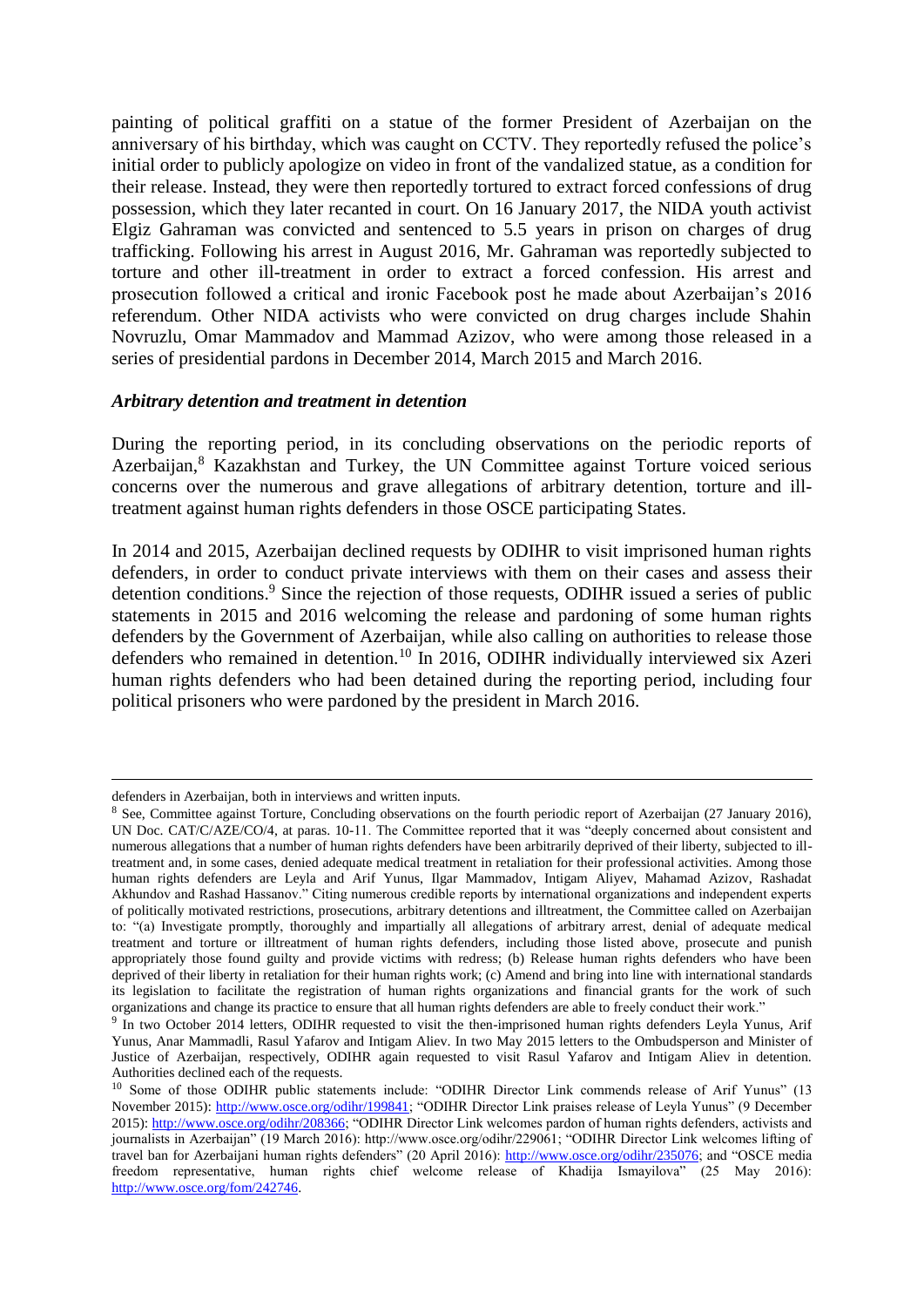All of the interviewed human rights defenders from Azerbaijan described their detentions as part of a widespread and on-going crackdown on civil society, which intensified in October 2013, following their criticism of alleged fraud in Azerbaijan's disputed elections. Reflecting the political motivation of their detentions, three former prisoners recounted explicit warnings by authorities of pre-trial detention facilities and prisons not to engage in any political speech or other human rights-related activity while in detention. One former prisoner said the prison chief overtly threatened retaliation if he became aware of any such activities. The defenders described consistently poor detention conditions, as well as worse treatment in Azerbaijan's prisons for human rights defenders based on their political activities. For instance, they were forbidden from receiving opposition newspapers and books, and had their written communications heavily restricted and often confiscated. Human rights defenders and their lawyers continued to smuggle out letters to international organizations and the diplomatic community regarding their situation, as well as statements to commemorate Human Rights Day from prison, to be presented before human rights bodies or to be posted on Facebook. In two cases, prison authorities threatened consequences against the human rights defenders when their communications were discovered. When one defender transmitted four statements through his lawyer, he was then reportedly subjected to ill-treatment and harassment, and was disallowed from communicating with his family. When another defender transmitted communications out of the prison through his lawyer, the government complained to the Bar Association, which issued him a warning for violating prison rules, putting him and his lawyer at risk of losing their law licenses. $^{11}$ 

The human rights defenders interviewed who were previously imprisoned in Azerbaijan consistently reported the use of torture and other ill-treatment, especially during initial detentions by police. They reported that torture was often used to extract forced confessions, through beatings and ill-treatment, including humiliating acts that were photographed in some instances. Two former prisoners also described rampant torture and abuse inside the prisons, which one of them experienced directly. He described being tortured and beaten so badly during his initial detention that he could not walk for two weeks, and could not hear properly for three months. When sent to prison after his conviction, he described being beaten by over 50 other prisoners, and claimed that it was the "project" of prison directors to ensure worse treatment for political activists. He noted that other prisoners told him they recognized the abuses against him were on account of his previous political activity, which he believed was particularly harsh due to the visibility of his activism and work with other activists. However, he described the worst mistreatment to be against gay and transgender people, who he reported were quarantined to a specific part of the prison, where they were subjected to daily beatings, as well as sexual assault and other ill-treatment.<sup>12</sup>

In the preliminary findings of the UN Working Group on Arbitrary Detention following its country visit to Azerbaijan in May 2016, it reported widespread allegations of the use of torture, including to extract forced confessions, and documented detention conditions appearing to amount to ill-treatment. The Working Group also reported the apparent political motivation of detentions and ill-treatment of human rights defenders, as a violation of the rule of law intended to silence their political criticism: *"The Working Group holds the view that human rights defenders, journalists, political and religious leaders continue to be detained under criminal or administrative charges as a way to impair the exercise of their basic human rights and fundamental freedoms and to silence them. These practices constitute an* 

1

<sup>&</sup>lt;sup>11</sup> HRD report, para. 122.

<sup>12</sup> HRD report, para. 123.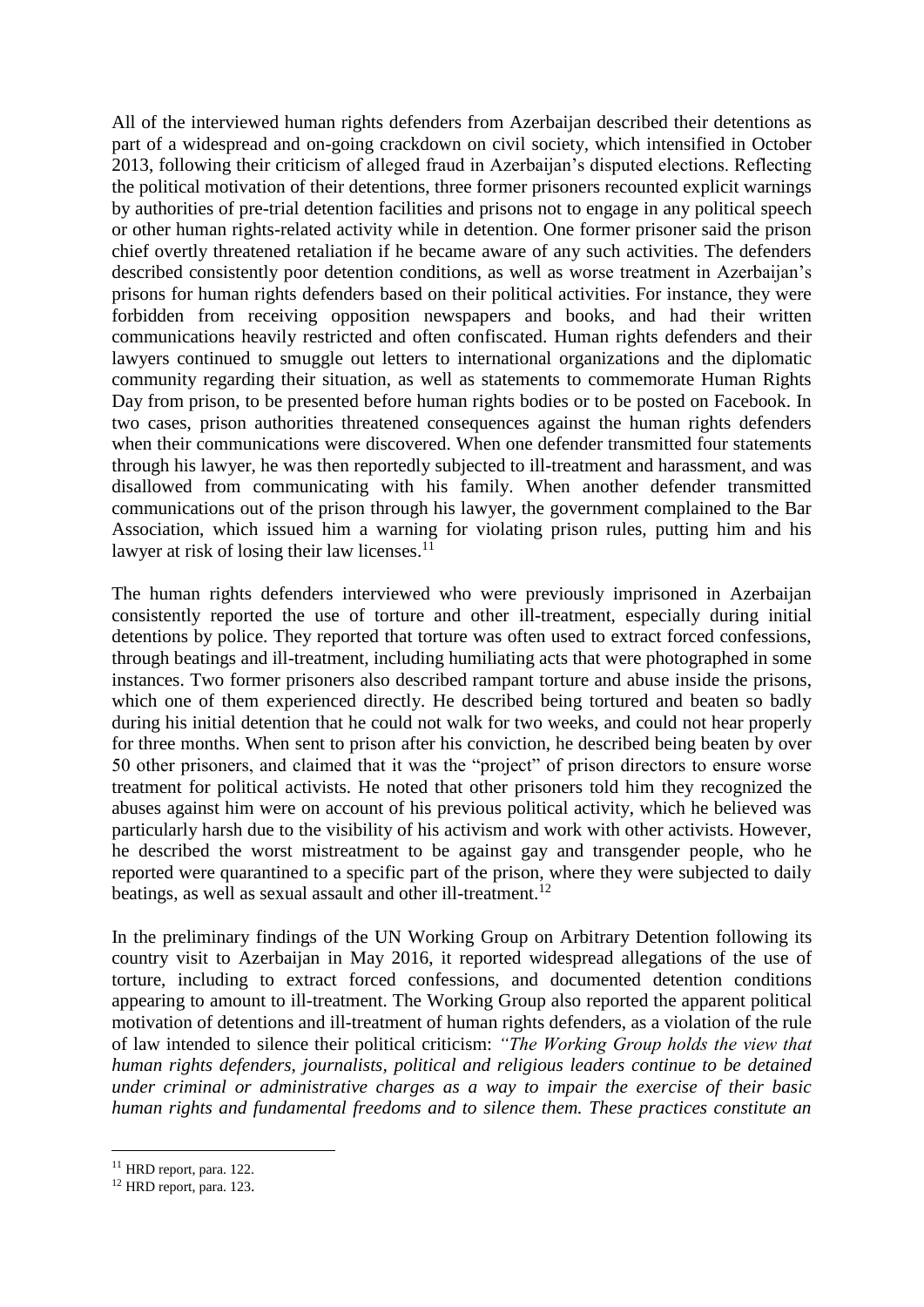*abuse of authority and violate of the rule of law that Azerbaijan has agreed to comply with."*<sup>13</sup>

#### *Fair trial*

In Azerbaijan, three human rights lawyers provided examples of intimidation, harassment, threats and retaliation against attorneys representing human rights defenders. Two human rights defenders reported the dismissal of lawyers from the Bar for actively defending persons arrested on politically motivated charges. In its decision on the case of Rasul Jafarov v. Azerbaijan, the European Court of Human Rights similarly found that "the suspension of his representative's licence to practise law had been politically motivated", and "that his representative had been refused permission to meet with him in the prison", resulting in a violation of the complainant's right to appeal to the Court (Article 34 ECHR).<sup>14</sup>

The defense attorney of several human rights defenders in Azerbaijan, Elchin Sadigov, reported being subjected to harassment by authorities, apparently in retaliation for his legal representation of human rights activists. In October 2016, following harshly critical closing remarks in court by a human rights defender he was representing (Giyas Ibrahimov), Mr. Sadigov reported that he was under "constant pressure" by the Bar Association and law enforcement agencies, among others. His email and Facebook accounts were reportedly subjected to hacking attempts, following which both those accounts and his phone became blocked for six hours.<sup>15</sup>

Two student members of the NIDA pro-democracy youth movement in Azerbaijan, who were represented by Mr. Sadigov – Bayram Mammadov and Giyas Ibrahimov – reported to Mr. Sadigov that they were forced through ill-treatment and threats of violence to make written confessions of drug possession.<sup>16</sup> During their initial detention at Baku's Narimanov district police station, police reportedly beat the two youth activists and threatened them with sexual violence (rape with a bat), in order to compel the confessions. When their lawyer met with the activists two days after their detention, both Mr. Ibrahimov and Mr. Mammadov reportedly complained of serious pain and had visible bruises on their bodies.

During its country visit to Azerbaijan on 16 to 25 May 2016, the UN Working Group on Arbitrary Detention met with Mr. Ibrahimov and Mr. Mammadov in pre-trial detention, and reported that it "observed what seemed to be physical sequels of such treatment" as "both reported having been subjected to violent interrogation techniques at a police station" before their transfer to pre-trial detention facilities. ODIHR was informed by their lawyer and a human rights defender that Mr. Ibrahimov and Mr. Mammadov also complained of the torture and ill-treatment at their remand hearing, and recanted their allegedly forced confessions. The handwritten remarks that Mr. Ibrahimov prepared for his final hearing while in prison were also reportedly confiscated from him en route to the court, for which reason he was unable to read a final statement in his own defense, and instead had to deliver them

[http://www.contact.az/docs/2016/Social/110300173758en.htm?37#.WBxSHS0rKJA.](http://www.contact.az/docs/2016/Social/110300173758en.htm?37#.WBxSHS0rKJA)

<sup>16</sup> *See* explanation note 4.

1

<sup>&</sup>lt;sup>13</sup> *See*, UN Working Group on Arbitrary Detention, "UN Working Group on Arbitrary Detention Statement upon the conclusion of its visit to Azerbaijan (16–25 May 2016)", available at: conclusion of its visit to Azerbaijan (16–25 May 2016)", available at: [http://www.ohchr.org/EN/NewsEvents/Pages/DisplayNews.aspx?NewsID=2--21&LangID=E.](http://www.ohchr.org/EN/NewsEvents/Pages/DisplayNews.aspx?NewsID=2--21&LangID=E)

<sup>14</sup> European Court of Human Rights, *Rasul Jafarov v. Azerbaijan* (application no. 69981/14), Decision of 17 March 2016 , at paras 172, 173, 186.

<sup>&</sup>lt;sup>15</sup> *See* also the following accounts in the news media of harassment and intimidation against the lawyer: [http://www.contact.az/docs/2016/Social/110200173701en.htm?66#.WBoDRtSLRko;](http://www.contact.az/docs/2016/Social/110200173701en.htm?66#.WBoDRtSLRko) and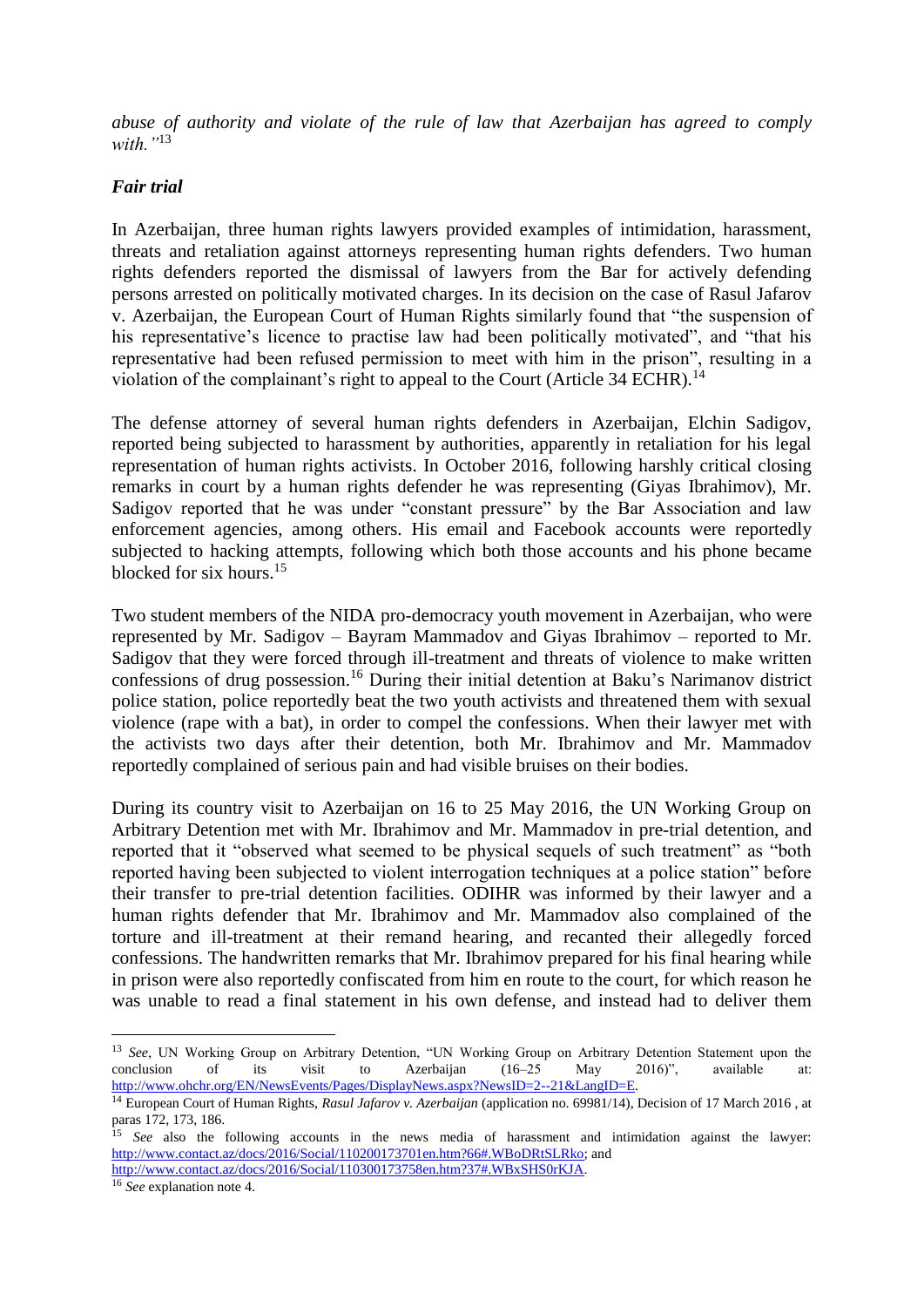orally without full preparation. On 25 October and 8 December 2016, respectively, Mr. Ibrahimov and Mr. Mammadov were each convicted and sentenced to 10 years in prison on charges of drug possession.

#### *Smear campaigns against human rights defenders*

Human rights defenders reported being subjected to smear campaigns in **Azerbaijan**. Human rights defenders also reported constant smear campaigns against them in the pro-government media of several OSCE participating States, including **Azerbaijan**.

#### *Access to information of public interest and whistleblowers*

Human rights defenders reported online and offline censorship, among other restrictions on freedom of expression, in several OSCE participating States including **Azerbaijan.**

In **Azerbaijan**, **Belarus**, **Kazakhstan**, **Tajikistan** and the Transnistria region of **Moldova**, human rights defenders reported the blocking of websites of human rights organizations, apparently to obstruct public access to their reporting. Ukrainian human rights defenders also noted the blocking of websites in **Crimea** and lack of access to information in the areas of eastern **Ukraine** not controlled by the government.

### *Freedom of the media*

1

Human rights defenders also reported restrictions and violations of the freedom of the media, in some instances based on political or other opinion in Azerbaijan.

In Azerbaijan, a human rights defender and journalist described the working environment of media professionals as dangerous and challenging, with most mass media fully controlled by the State. As a result, the journalist reported that mass media would not carry the stories of independent journalists, or report on human rights-related activities. Independent journalists were reportedly denied access to official events, and were regularly searched in the airport on departure or arrival. The journalist reported that the government repeatedly smeared human rights defenders as a "fifth column", and had prosecuted and imprisoned numerous journalists and bloggers. In 2014 and 2015, the OSCE Representative on Freedom of the Media raised repeated concerns over cases of unlawful attacks, restrictions, arrests and prosecutions of media professionals and human rights defenders in Azerbaijan.<sup>17</sup> At the end of his first visit to Azerbaijan in September 2016, the UN Special Rapporteur on the situation of human rights defenders also expressed alarm that, "At least 20 journalists and bloggers have been sanctioned in some way for the expression of critical views, and independent media outlets have had their licences revoked."<sup>18</sup> In November 2016, the UN Human Rights Committee voiced concern over a range of human rights violations by Azerbaijan against journalists and bloggers, as well as "arbitrary interference with media freedom".<sup>19</sup>

<sup>17</sup> *See*, RFoM statements on: the case of the prominent free expression advocate Rasul Jafarov (http://www.osce.org/fom/122389; and http://www.osce.org/fom/151301); searches and seizures of media properties and assets (http://www.osce.org/fom/122481); and the January 2015 attack on media lawyer and IRFS deputy chair, Gunay Ismayilova (http://www.osce.org/fom/136806).

<sup>&</sup>lt;sup>18</sup> See, OHCHR statement, "UN human rights expert calls on Azerbaijan to rethink punitive approach to civil society" (22 September 2016), available at: http://www.ohchr.org/EN/NewsEvents/Pages/DisplayNews.aspx?NewsID=20554.

<sup>&</sup>lt;sup>19</sup> As manifestations of that arbitrary interference, the Human Rights Committee identified: "the reported revocation of broadcast licenses, allegedly on political grounds (e.g. of Radio Free Europe/Radio Liberty and ANS TV/Radio), allegations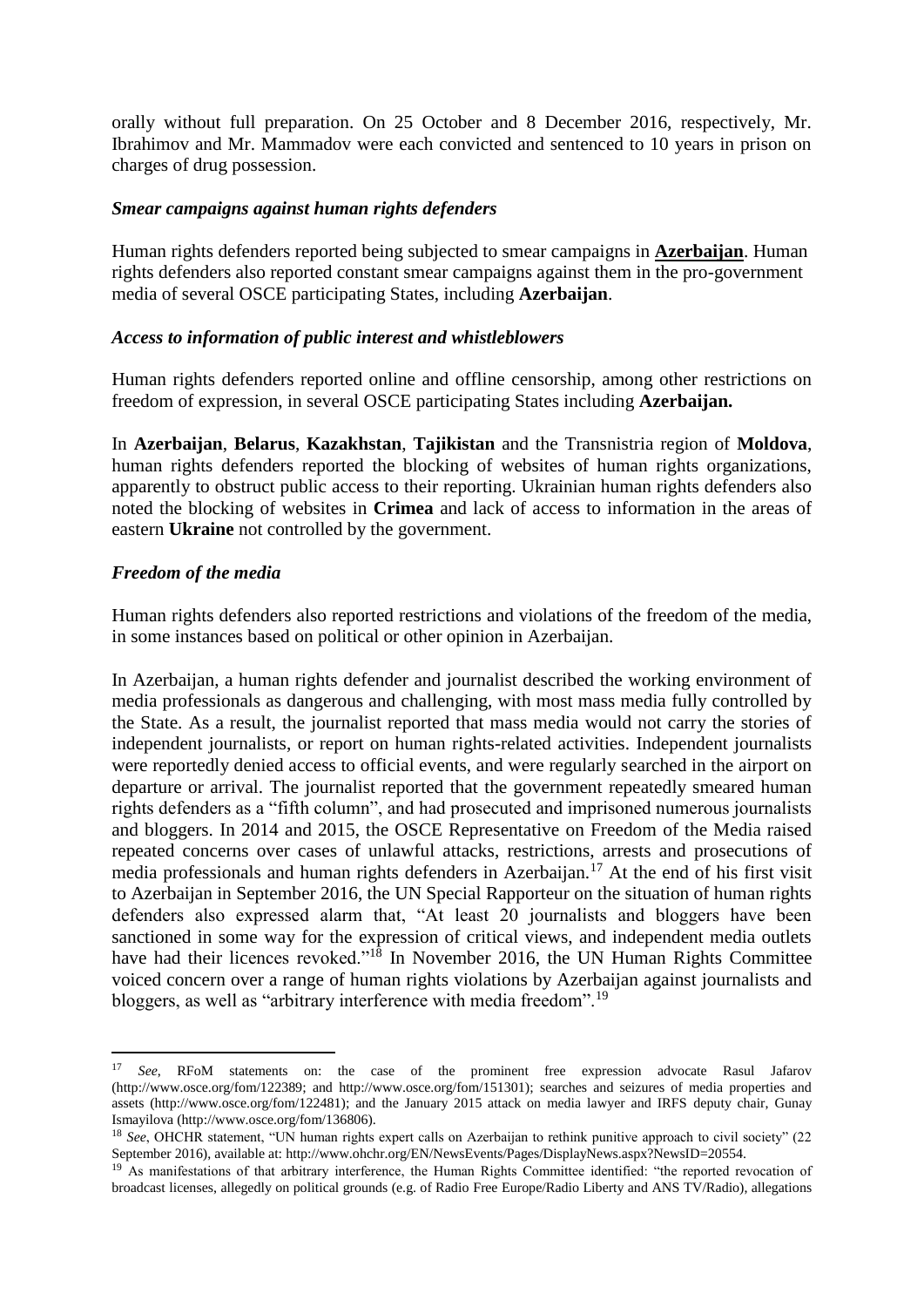#### *Access to funding and resources*

In Azerbaijan, three human rights NGOs reported that foreign funding restrictions and frequent allegations of financial crimes had threatened the life of their NGOs, and subjected them individually to financial penalties and hardship.<sup>20</sup> All the NGOs were criminally prosecuted for financial crimes related to their use of international grants, which resulted in the freezing of their personal and professional bank accounts, as well as the accrual of large fines and interest.<sup>21</sup> Unable to pay the fines and interest without access to funds in their frozen accounts, the NGOs reported being at risk of further penalties. The heads of two of those three NGOs, who were convicted and jailed on those among other charges, were interviewed by ODIHR following their releases from detention in 2016.

In two 2014 decisions shared with ODIHR, a court in Azerbaijan found the third NGO guilty of money laundering for reportedly not having provided three grant letters to the Ministry of Justice, two of which were signed with the OSCE Office in Baku before its abrupt closure by authorities in 2014. The NGO president reported that the criminal allegations were demonstrably false and without factual basis, as the website of the Ministry of Justice had listed the contracts as registered. Additional to those fines and asset freezes, the NGO president reported that he was subject to a travel ban, impeding his ability to do human rights work abroad, and that his personal bank account was frozen following the receipt of payments from the European Court of Human Rights for his legal services, which were also deemed to be laundered funds. $^{22}$ 

In November 2016, the UN Human Rights Committee called on Azerbaijan to end its "crackdown on public associations [so] that they can operate freely and without fear of retribution for their legitimate activities", including by "ensuring that legal provisions regulating NGO grants allow access to foreign funding and do not put at risk the effective operation of public associations due to overly limited or overly-regulated fundraising options". The Committee voiced with particular alarm the application of: *"restrictive legislation negatively impacting the exercise of freedom of association, including stringent registration requirements for public associations/NGOs, broad grounds for denial of registration and temporary suspension or permanent closure of NGOs, restrictive regulations on grants and donations received by public associations/NGO, including the ban on foreign funding, and heavy penalties for violations of relevant legislation. The Committee is further concerned about threats against NGO leaders, including a high number of criminal investigations against NGOs, freezing of their assets and those of their members, as well as* 

<u>.</u>

of politically motivated criminal proceedings against independent media outlets (e.g. online news outlet Meydan TV and its journalists) and alleged financial pressure on the Azadliq independent newspaper."

 $20$  Legislative measures restricting operations and foreign funding of NGOs were introduced in 2013, and entered into force in 2014, since which time there have been several new amendments and regulations. For background on regulatory developments during the reporting period, *see*: Guluzade and Bourjaily, Foreign funding in Azerbaijan: challenges and perspectives" (2016), available at:

http://www.icnl.org/research/resources/foreignfund/Article%20Guluzade%20foreign%20funding%20i

n%20Azerbaijan%20fv.pdf.

<sup>&</sup>lt;sup>21</sup> Even following the pardoning of Azeri human rights defenders convicted of "financial crimes", they reported to ODIHR that their personal bank accounts remained frozen, following years since their convictions, and in some cases multiple formal requests to release the funds.

 $22$  Prior to its recent difficulties, the NGO reported submitting 294 complaints to the European Court of Human Rights, primarily on electoral rights, fundamental freedoms of association, assembly and expression, and protection from arbitrary arrests. Decisions reportedly remained pending on 127 of those communications, at the time of reporting.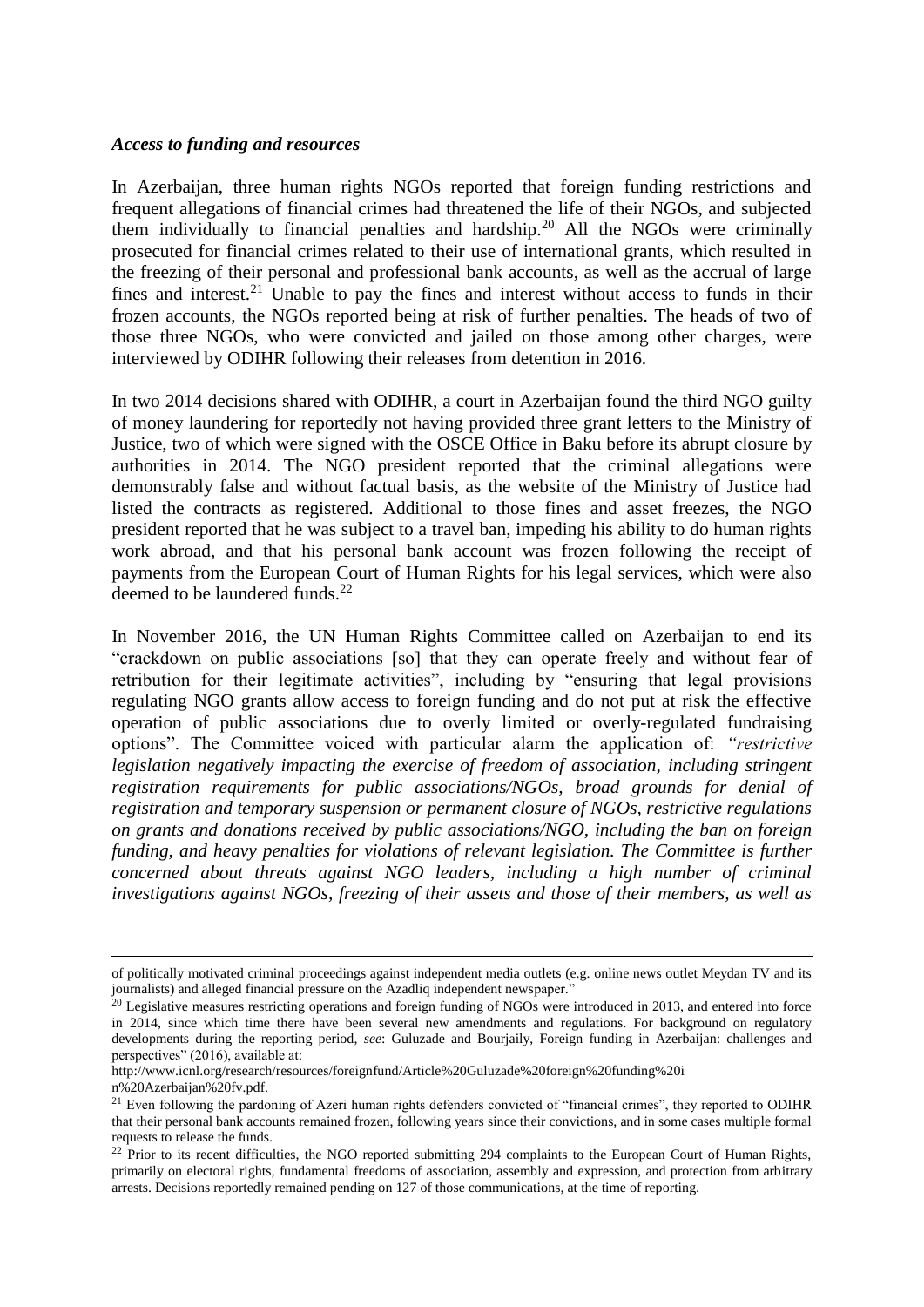*the significant number of NGOs that have been closed."<sup>23</sup>* In May 2016, the Steering Committee of the Open Government Partnership (OGP) resolved to suspend the membership of Azerbaijan "due to unresolved constraints on the operating environment for Non-Governmental Organizations." Azerbaijan was an OGP member since 2011, and is the first member to be suspended under the OGP Policy on Upholding the Values and Principles of  $OGP.<sup>24</sup>$ 

## *Right to participate in public affairs*

1

In **Azerbaijan**, [Belarus, Hungary and Kazakhstan], human rights defenders consistently reported weak inclusion of civil society in consultations on draft laws and policies, and noted preferential treatment was given to pro-government NGOs in this regard.

### *Freedom of movement and human rights work within and across boundaries*

Human rights defenders have also reported unlawful and/or disproportionate restrictions on their right to freedom of movement in **Azerbaijan.** 

In Azerbaijan, six human rights defenders separately provided details to ODIHR on a variety of restrictions on their right to freedom of movement. Given the timing of when such restrictions initiated, all of those limitations appeared to be motivated to obstruct their legitimate human rights-related activities. The human rights defenders all informed ODIHR that they were subjected to either (1) travel bans; or (2) extensive searches, questioning and delays at airports and land borders, upon arrival and departure, when traveling abroad.

Four human rights defenders reported that they are routinely searched and interrogated by authorities whenever traveling abroad from Azerbaijan, including two who were pardoned and released from detention in March 2016. In addition to thorough searches of their luggage, the defenders reported being asked before and after travel to present all their credit cards and currencies, which they considered to be intended to prevent them from bringing additional funds into Azerbaijan from abroad. 309. One of the human rights defenders from Azerbaijan now lives in exile in the EU, where he has received refugee status. Nonetheless, in April 2016, he reported being detained by border officers at Boryspil Airport in Kyiv during his visit, and being held for 20 days on an INTERPOL international arrest warrant for "theft", based on facts he disputes and charges he alleged were politically motivated. He reported being visited by Azerbaijani law enforcement authorities in detention, who sought to compel his "voluntary return" to Azerbaijan, yet said he refused and was ultimately released and allowed to return home from Ukraine. In November 2016, the UN Human Rights Committee expressed concern over reports in Azerbaijan that "journalists, opposition politicians, human rights defenders and lawyers are allegedly subjected to travel bans in retaliation for their professional activities". The Committee moreover called on Azerbaijan to: *"ensure that any travel ban is justified under article 12(3) of the Covenant and lift those not complying therewith, refrain from imposing travel bans against journalists, opposition politicians, human rights defenders and lawyers arbitrarily and guarantee full respect for their freedom* 

 $^{23}$  UN Human Rights Committee, Concluding observations on the fourth periodic report of Azerbaijan (2 November 2016), at paras. 40–41.

<sup>&</sup>lt;sup>24</sup> See, OGP, "Azerbaijan Made Inactive in Open Government Partnership" (4 May 2016), available at: http://www.opengovpartnership.org/blog/anonymous/2016/05/04/media-briefing-azerbaijan-madeinactiveopen-government-partnership.